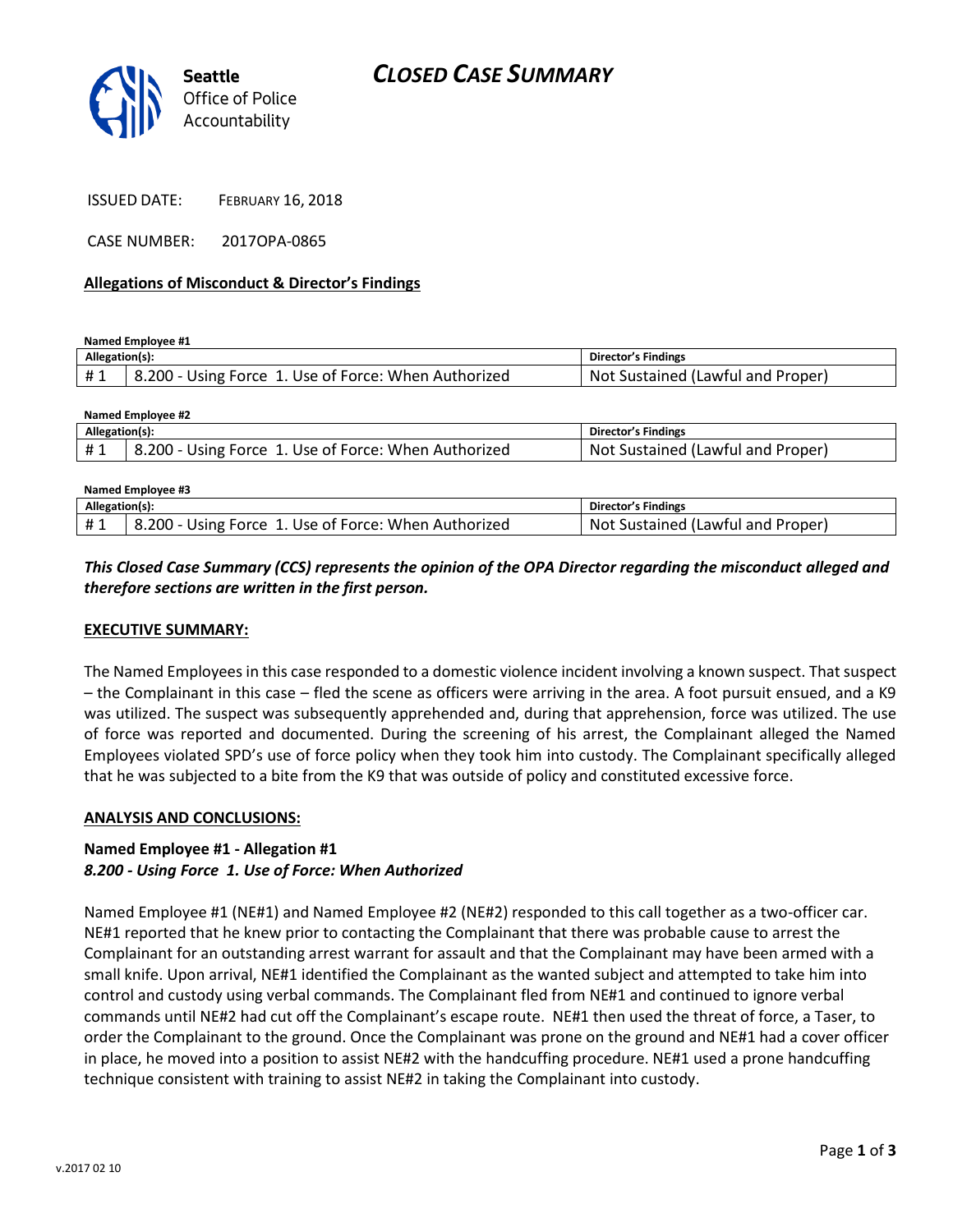

# *CLOSE CASE SUMMARY*

OPA CASE NUMBER: 2017OPA-0865

The Complainant alleged that, during the prone handcuffing, his fingers were hurt and that an officer placed his knee on his back, causing him discomfort.

SPD Policy 8.200(1) requires that force used by officers be reasonable, necessary and proportional. Whether force is reasonable depends "on the totality of the circumstances" known to the officers at the time of the force and must be balanced against "the rights of the subject, in light of the circumstances surrounding the event." (SPD Policy 8.200(1).) The policy lists multiple factors that should be weighed when evaluating reasonableness. (*See id*.) Force is necessary where "no reasonably effective alternative appears to exist, and only then to the degree which is reasonable to effect a lawful purpose." (*Id*.) Lastly, the force used must be proportional to the threat posed to the officer. (*Id*.)

When a subject flees from an attempted lawful arrest, an officer is justified in using reasonable force to take the subject into custody. It is consistent with Department training to order a non-compliant and resistive subject into the prone handcuffing position with a threat of force, even after they have apparently started to comply with police commands. The force that was reported and documented in the use of force investigation, namely prone handcuffing, was consistent with Department training and amounted to a use of a low level of physical force. It was further within policy given that the subject was wanted for a crime of violence, had fled the scene, ignored multiple lawful commands, and only appeared to discontinue his flight after being cut off from an escape route.

As such, I find that the force utilized by NE#1 and NE#2 was reasonable, necessary, and proportional, and thus consistent with policy. Accordingly, I recommend that this allegation be Not Sustained – Lawful and Proper.

## Recommended Finding: **Not Sustained (Lawful and Proper)**

## **Named Employee #2 - Allegation #1** *8.200 - Using Force 1. Use of Force: When Authorized*

For the same reasons as stated above (*see* Named Employee #1, Allegation #2), I recommend that this allegation be Not Sustained – Lawful and Proper.

Recommended Finding: **Not Sustained (Lawful and Proper)**

## **Named Employee #3 - Allegation #1** *8.200 - Using Force 1. Use of Force: When Authorized*

On the date in question, Named Employee #3 (NE#3) was a K9 handler who responded to assist officers in locating, controlling and taking into custody the Complainant. NE#3 was aware that the Complainant was being sought for a suspected crime of violence and had fled the police.

Typically, Seattle Police K9s track using a lead so that they may maintain control of the dog. However, here, NE#3 released the lead for her K9 as NE#3 made the decision to use the K9 as a force tool to take the fleeing Complainant into custody. In such a force application, it is likely that the K9 unit will bite the fleeing subject.

SPD Policy 8.300-POL-2(4) permits K9 handlers to release their dogs to physically engage or bite a subject if, among other factors, the subject is "engaging in active aggression or escaping." Even in such situations, where a subject is not